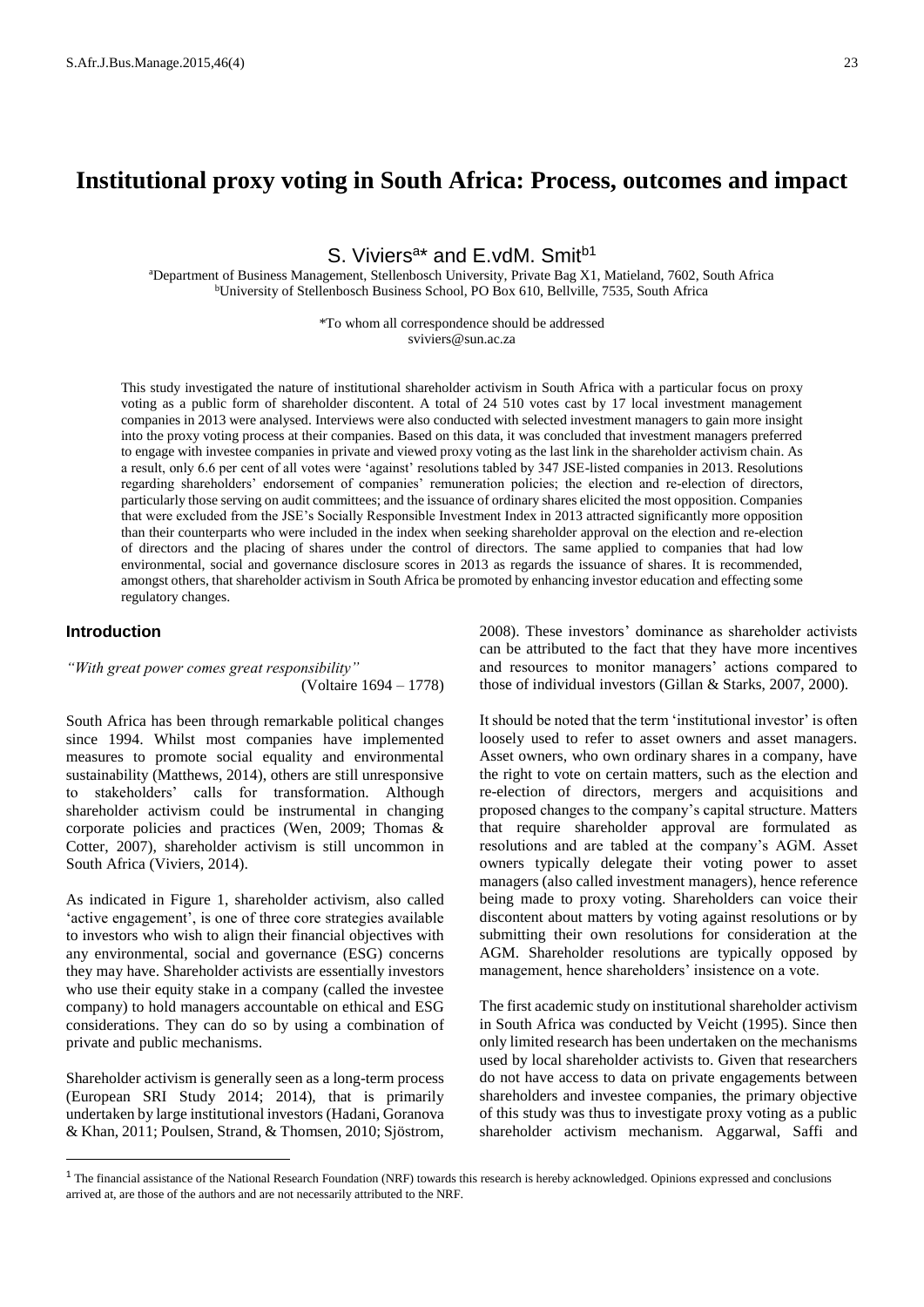Sturgess (2015) provide further justification for a study on proxy voting by arguing that it is one of the key mechanisms currently used by institutional investors to exert their influence on corporate decision-making. Secondary objectives were to gain some understanding of the causative factors behind voting behaviour and to provide practical recommendations to stimulate the broader adoption of shareholder activism in South Africa. Recommendations relevant to pension fund trustees, investment management companies, consultants, academics, and the South African regulator are put forward.

| <b>Strategy</b>                                                 |                            | <b>Purpose of strategy</b>                                                                                                                                                                             | Mechanism                                                                                                                                                                                                                    |  |  |
|-----------------------------------------------------------------|----------------------------|--------------------------------------------------------------------------------------------------------------------------------------------------------------------------------------------------------|------------------------------------------------------------------------------------------------------------------------------------------------------------------------------------------------------------------------------|--|--|
|                                                                 | Negative<br>screening      | Refraining from investing in<br>the securities of companies<br>'undesirable'<br>producing<br>products or services, as well as<br>those operating in 'undesirable'<br>industries and countries.         | Applying exclusionary investment<br>criteria.                                                                                                                                                                                |  |  |
| Screening                                                       | Positive<br>screening      | Investing in companies that are<br>deemed good corporate citizen;<br>i.e. those companies that are<br>proactive on managing ethical,<br>environmental.<br>social<br>and<br>corporate governance risks. | Applying<br>positive<br>investment<br>criteria.                                                                                                                                                                              |  |  |
|                                                                 | Best-in-class<br>screening | Investing in companies that are<br>deemed good corporate citizens<br>in selected industries.                                                                                                           | Applying exclusionary and positive<br>investment criteria.                                                                                                                                                                   |  |  |
| Impact<br>community<br>empowerment / cause-related<br>investing |                            | Supporting particular causes by<br>investing directly in them.                                                                                                                                         | Providing equity and debt capital to<br>social enterprises and micro lenders.                                                                                                                                                |  |  |
| <b>Shareholder</b>                                              | Private<br>activism        | Raising<br>with<br>concerns<br>companies in private.                                                                                                                                                   | Writing<br>letters.<br>engaging<br>in<br>confidential negotiations, initiating<br>legal proceeding and divesting, i.e.<br>selling all the shares owned in a<br>company that fails to respond to a<br>shareholder's requests. |  |  |
| activism                                                        | <b>Public</b><br>activism  | Raising<br>with<br>concerns<br>companies in public.                                                                                                                                                    | shareholder<br>Filing<br>resolutions.<br>asking questions at annual general<br>meetings,<br>voting<br>'against'<br>resolutions<br>management<br>and<br>stimulating public debate on issues<br>of concern.                    |  |  |

#### **Figure 1: Responsible investment strategies**

Source: Adapted from Nordén & Strand (2011); Morgan, Poulsen, Wolf & Yang (2011); Cheng, Huang, Li & Lobo (2010); Judge, Guar & Muller-Kahle (2010); [Admati](http://rfs.oxfordjournals.org/search?author1=Anat+R.+Admati&sortspec=date&submit=Submit) & [Pfleiderer](http://rfs.oxfordjournals.org/search?author1=Paul+Pfleiderer&sortspec=date&submit=Submit) (2009); Kaempfer, Lehman & Lowenberg (2009)

The remainder of the study is structured as follows: next, an in-depth discussion of the concept of institutional shareholder activism is provided, followed by an exposition of the methods used to collect and analyse data. Finally, the main findings are summarised and some recommendations put forward.

# **Shareholder activism**

#### The global context

Religious groups in the United States (US) were the first shareholders to raise their human rights concerns in public in the 1940s (Proffitt & Spicer, 2006). Public pension funds followed suit in the 1980s and were later joined by private pension funds and trade unions. A review of US studies

suggests that, while many shareholder activists make extensive use of shareholder resolutions, the majority prefer to resolve issues in private. Willard, Carleton, Nelson and Weisbach (2002), for example, found that a large US financial institution reached agreements with targeted companies more than 95 per cent of the time. In the vast majority of these cases, the agreements were reached without shareholders voting on the resolution. Likewise, Bauer, Moers and Viehs (2012) attributed the withdrawal of shareholder resolutions in the US to successful private negotiations. They defined these successful negotiations as ones where both parties reached an amicable arrangement on how management should implement the shareholders' resolutions.

Legislation in the United Kingdom (UK) allows shareholders to use legal proceedings and shareholder resolutions to enforce their rights. However, as these measures are seen as "very public" or "very aggressive", they are rarely used by shareholder activists (Becht, Franks, Mayer & Rossi, 2010). The general belief in the UK is that confidential and frank negotiations with investee companies result in the building of trust between shareholders and managers, thus resolving the issues.

## The South African context

Despite claims that shareholder activism can be a lightning rod to "accelerate socio-economic transformation in South Africa" (Greenblo, 2014a), and Veitch's (1995: 52) conclusion that institutional investors "have tremendous clout", little is known about the role that institutional investors can play in promoting corporate change before it was highlighted in the second King report (King II) on corporate governance in South Africa, published in 2002. Legal experts, however, cautioned that any attempt to promote shareholder activism (as suggested in King II) should address the underlying reasons of shareholder apathy in the country (Rademeyer & Holtzhausen, 2004). These reasons included a lack of access to company information, a lack of expertise to process company information, and failure to recognise the importance of shareholder activism and its associated costs. Similar barriers to shareholder activism have been noted in the international literature (Morgan *et al*., 2011; Sjöstrom, 2008). Despite shareholder engagement receiving more attention post-King II, only one investment manager employed an engagement overlay at the turn of the millennium (Viviers, 2014).

Although South African asset owners are legally permitted to file shareholder resolutions, very few do so (Silverman & Duncan, 2014; Lekhesa, 2009). In an attempt to promote institutional shareholder activism in South Africa, the Association of Savings and Investments SA launched a Code for Responsible Investing in South Africa (CRISA) in 2011. This Code was developed in conjunction with the Institute of Directors Southern Africa and the Principal Officers Association. The Code incorporates the United Nations' Principles for Responsible Investment (PRI) and the recommendations of the third King report (King III) on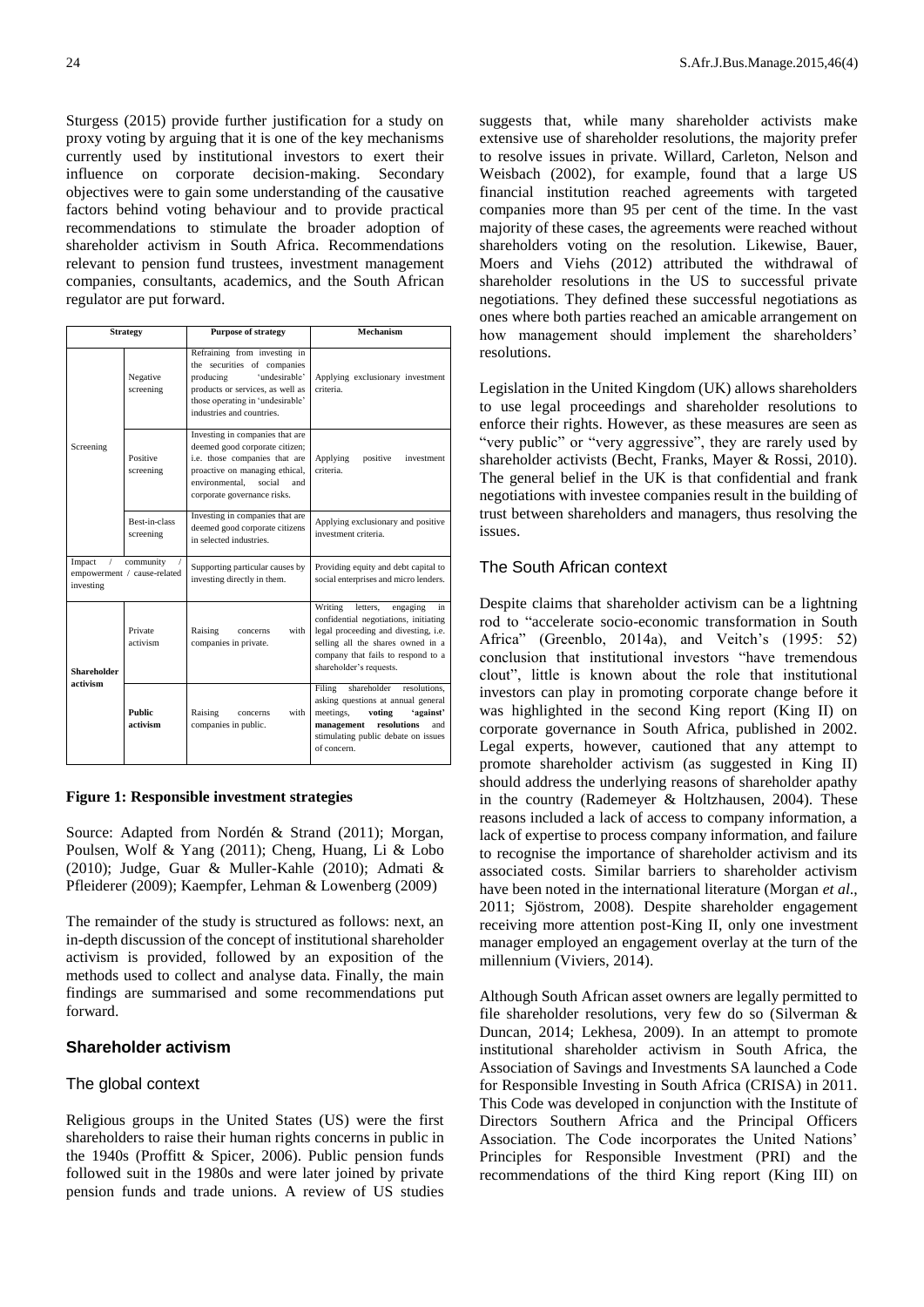corporate governance in South Africa (Code for Responsible Investing in South Africa, 2011).

Despite public support for the Code, a survey by the CRISA committee in 2013 revealed that few institutional investors seriously considered the principles (Responsible investment research – CRISA disclosure by institutional investors and their service providers, 2013). The committee's findings concur with Winfield's (2011: 2) claim that "only a handful of local investment managers are excited, passionate and serious about proxy voting and other means of stewardship".

The effectiveness of proxy voting as a shareholder activism mechanism

Several researchers have investigated the effectiveness of institutional shareholder activism in changing corporate behaviour (Chung & Talaulicar, 2009; Wen, 2009). As researchers do not have access to data on private discussions between shareholders and investee companies, most studies on the effectiveness of shareholder activism focus on proxy voting and non-binding shareholder resolutions.

Karpoff, Malatesta and Walking (1996) and Gillan and Starks (2000) both reported that non-binding shareholder resolutions on executive compensation, the so-called 'say-on-pay' votes, appear to have no consistent effects on shareholder value. The authors contended that, although advisory say-on-pay votes do not affect corporate pay levels, they do cast a spotlight on companies with poor corporate governance. More recently, Conyon and Sadler (2010) and Armstrong, Gow and Larcker (2013) found that neither low voting support for, nor outright rejection of these executive remuneration plans had led to a decrease in the level and composition of CEO incentive compensation. In contrast, Ferri and Maber (2013) noted that UK firms responded to negative say-on-pay votes by removing controversial CEO pay practices. Increased support for shareholder resolutions in recent years has furthermore resulted in boards becoming more willing to remove antitakeover defences (Thomas & Cotter, 2007), and to reform pollution management practices (Lee & Lounsbury, 2011).

Characteristics of companies targeted by shareholder activists

The literature suggests that a number of factors contribute to the likelihood of a company being targeted by shareholder

activists, be it in private or public. Clark and Hebb (2004) highlighted a home bias in private negotiations, showing that UK firms were more likely to be targeted by UK shareholder activists than were foreign firms. In contrast, Poulsen *et al.* (2010) noted that the prevalence of shareholder activism was higher in Swedish companies with more foreign ownership.

Rehbein, Waddock and Graves (2006) reported that shareholder activists in the US targeted companies producing controversial products (such as tobacco) and those with poor environmental practices. Studies by Morgan *et al.* (2011) and Wu (2004) also revealed that companies in specific industries were targeted due to poor employee and community relations and weak corporate governance policies and practices. Sparks and Cowton (2004) noted that shareholder resolutions on corporate social responsibility received around 25 per cent of votes cast in the 1990s. The authors argued that such a high level of public support placed significant pressure on companies to respond positively to shareholders' concerns.

As companies are under continued pressure to improve their environmental, social and governance disclosure and performance (Ho, 2013; Kolk, 2008), inclusion in a responsible investment index is becoming more prevalent (Curto & Vital, 2014). Examples of prominent responsible investment indices in the global context include the Domini 400 Social Index, the FTSE4 Good Indices series and the Dow Jones Sustainability Indexes series. The JSE's Socially Responsible Investment (SRI) index was the first of its kind to be introduced in an emerging market. It is currently setting the standard for JSE-listed companies in terms of nonfinancial reporting (Maubane, Prinsloo & Van Rooyen, 2014).

Several authors determined that large companies are mostly targeted (via the proxy voting process) due to their visibility (Nordén & Strand, 2011; Poulsen *et al*., 2010) as are those that reported poor financial results in previous periods (Lantz, Montandrau & Sahut, 2010; Ng, Wang & Zaiats, 2009; Karpoff *et al.*, 1996).

In the light of the typical factors that attract shareholder activism in the literature, the hypotheses as shown in Table 1 were formulated for empirical testing in the South African context.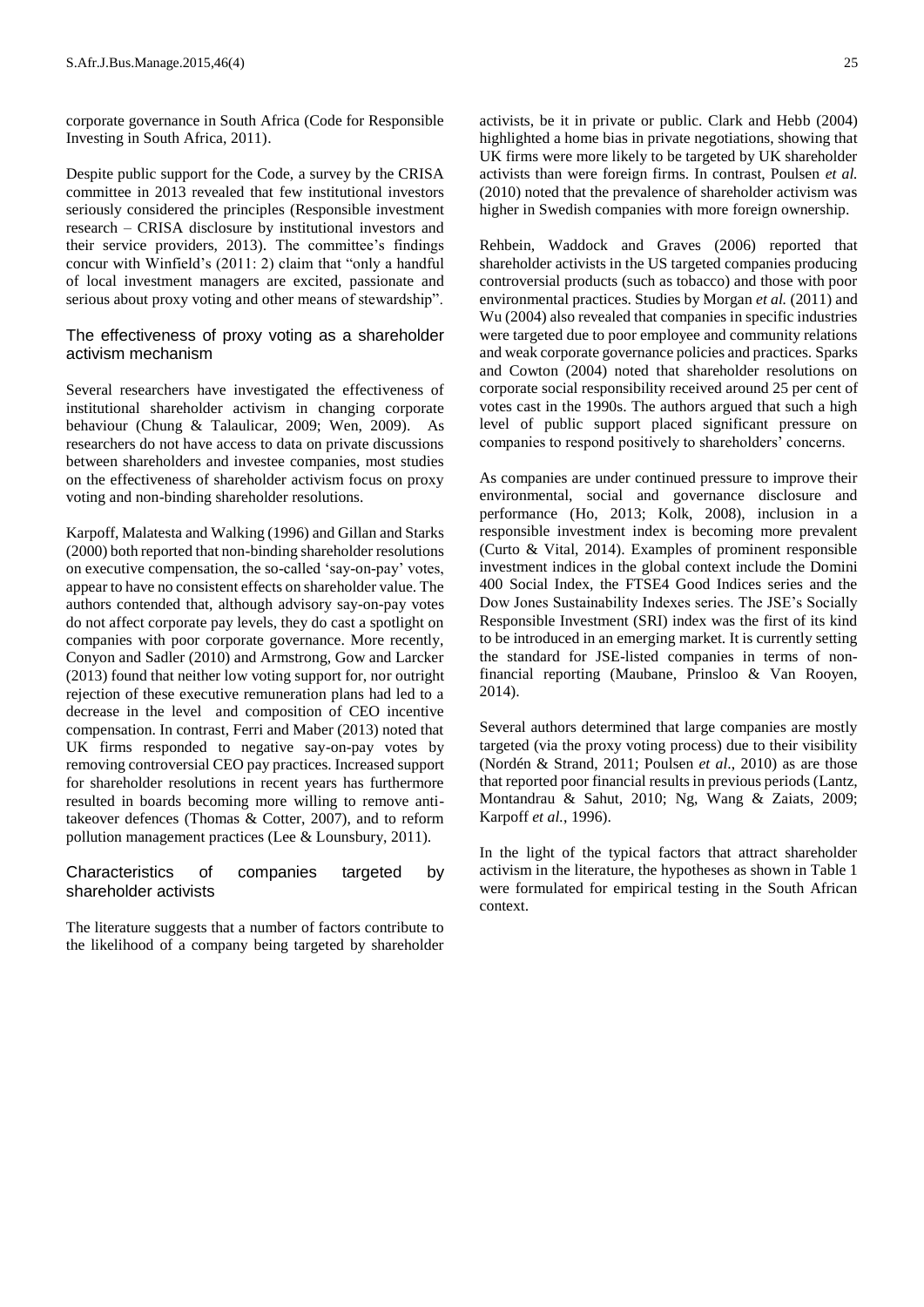|         | <b>Expected relationship</b>                                             | <b>Relevant variables</b>                                    |
|---------|--------------------------------------------------------------------------|--------------------------------------------------------------|
| $H_1$ : | Companies excluded from the JSE SRI index attract significantly more     | Inclusion in the JSE SRI index in 2013                       |
|         | 'against' votes compared to those included in the index                  |                                                              |
| $H_2$ : | Companies with low ESG disclosure scores attract significantly more      | ESG disclosure score in 2013                                 |
|         | 'against' votes than those with high ESG disclosure scores               |                                                              |
| $H_3$ : | Companies with low corporate governance disclosure scores attract        | Corporate governance disclosure score in 2013                |
|         | significantly more 'against' votes than those with high corporate        |                                                              |
|         | governance disclosure scores                                             |                                                              |
| $H_4$ : | Larger companies attract significantly more 'against' votes than smaller | Company size in 2013 as control variable measured            |
|         | companies                                                                | by total assets and the three ratios: market $-$ to $-$ book |
|         |                                                                          | value, capital expenditure- to- total assets and long -      |
|         |                                                                          | term debt -to-total assets                                   |
| $H5$ :  | Companies with poor prior accounting performance attract significantly   | Four year average return on assets (ROA)                     |
|         | more 'against' votes than those with strong prior accounting performance |                                                              |
| $H_6$ : | Companies with poor prior market performance attract significantly more  | Four year average total return                               |
|         | 'against' votes than those with strong prior market performance          |                                                              |
| $H_7$ : | Industries differ in their tendency to attract 'against' votes.          | Industry classification                                      |

#### **Table 1: Research hypotheses**

# **Research design**

To address the research objectives of this study, both secondary and primary data were collected and analysed.

## Secondary data collection and analysis

Proxy voting data for 2013 were collected from the websites of 17 investment management companies in the country. Investment management companies were selected in a purposeful way based on their size (and hence potential influence as shareholder activists) and the availability of proxy voting data. A total of 97 asset management companies operated in South Africa in 2013, managing approximately R5.6 trillion worth of assets (De Bruin, 2014). The 17 investment management companies selected for this study collectively managed approximately R5156.65 billion, representing 92 per cent of assets under management. Where data were not publicly available, it was requested directly from investment management companies. The majority of investment management companies in the sample (76.4%) were PRI signatories on 31 December 2013.

The selected investment management companies voted on 24 510 resolutions in 2013. For each resolution, the following data were captured in an Excel database:

- Name of the investment manager who voted on the resolution, e.g. Allan Gray.
- The share code of the JSE-listed company that tabled the resolution, e.g. SOL.
- Type of resolution, i.e. ordinary or special.
- Type of meeting where the resolution was tabled. Codes were assigned for the following types of meetings: annual general meeting, general meeting, extraordinary general meeting, scheme meeting and special meeting.
- Manager's vote. Codes were used to distinguish among three possible votes, namely for, against and abstain.
- Voting outcome. Codes were assigned to resolutions based on the outcome of the voting process, namely

passed, rejected or withdrawn. Some of this data had to be sourced from RMB Custody and Trustee Services.

All resolutions that attracted 'against' votes were categorised into themes. Resolutions tend to be fairly uniform in purpose as listed companies need to adhere to the guidelines set out in the Companies Act (No. 71 of 2008), the JSE listings requirements and King III. Forty-two financial and corporategovernance categories emerged from this classification. Resolutions pertaining to preference shares, exchange traded funds, N-shares and B-shares were excluded from the study. For comparative purposes, only those resolutions tabled at AGMs in 2013 were analysed. A total of 347 JSE-listed shares were covered in the final analysis.

In line with Ng *et al*. (2009), the dependent variable was constructed by merging the forty-two original catgories of responses into six homogeneous classes and by tallying the percentage of voting asset managers who voted against the resolutions in each of the following categories: the election and re-election of directors; remuneration policy; fees and incentives; placing ordinary shares, preference shares or linked units under directors' control; issuing ordinary shares, preference shares or linked units; and repurchasing shares. The independent variables represent three categories of variables, namely index inclusion variables (JSE SRI Index, ESG disclosure score and the corporate governance disclosure score), historical performance related variables (return on assets and total industry adjusted returns), and sizerelated control variables (the market-to-book ratio, the capital expenditure-to-total assets ratio, the long-term debt-to-total assets ratio and the total assets). The selected four size-related control variables are typically used by researchers when evaluating proxy voting activity (e.g. Matvos & Ostrovsky, 2010; Ng *et al*., 2009).

Details on the operationalisation of the independent variables are presented in Table 2. For the purpose of regression modelling all incomplete cases were deleted and outliers beyond two standard deviations in the residuals were deleted.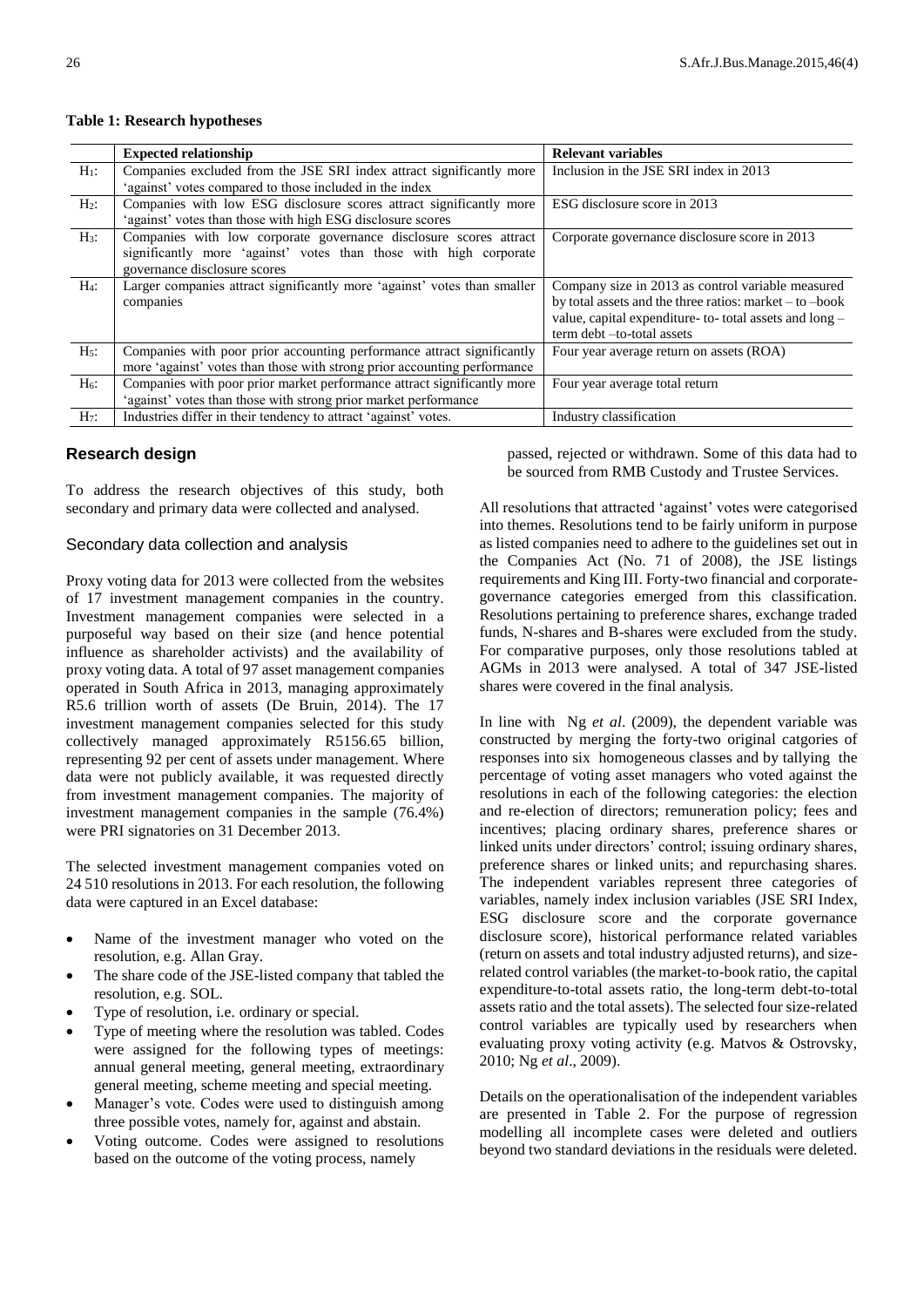| <b>Independent variables</b>                          | <b>Measurement</b>                                                                                                                                                                                                                                                                                                                                                                                               | Data source $(s)$               |
|-------------------------------------------------------|------------------------------------------------------------------------------------------------------------------------------------------------------------------------------------------------------------------------------------------------------------------------------------------------------------------------------------------------------------------------------------------------------------------|---------------------------------|
| Inclusion in the JSE SRI index in                     | A code of 1 was assigned to companies that were included in the index and a                                                                                                                                                                                                                                                                                                                                      | The JSE                         |
| 2013                                                  | zero to those that were excluded.                                                                                                                                                                                                                                                                                                                                                                                |                                 |
| ESG disclosure score in 2013                          | This score ranged from zero to 100. A score of zero indicated that the company<br>reported on some of the ESG criteria evaluated, but did not meet the<br>acceptability criteria. The higher the score, the more comprehensively the<br>company disclosed its ESG policies and practices. An 'N/A' indicated that the<br>company did not disclose any of the evaluated information in its 2013 annual<br>report. | Bloomberg                       |
| Corporate governance disclosure<br>score in 2013      | The same interpretation as above.                                                                                                                                                                                                                                                                                                                                                                                | Bloomberg                       |
| Industry classification                               | Resources; Basic materials; General industrials; Consumer goods; Consumer<br>services; Financials; Technology; AltX                                                                                                                                                                                                                                                                                              | The JSE                         |
| Four year average return on assets<br>(ROA)           | Arithmetic mean of ROAs at financial year-end (2010, 2011, 2012 and 2013).                                                                                                                                                                                                                                                                                                                                       | Bloomberg                       |
| Four year average total return                        | Arithmetic mean of the difference between a company's total return and its<br>industry's return on 31 December of each year (2010, 2011, 2012 and 2013).                                                                                                                                                                                                                                                         | Bloomberg and the<br><b>JSE</b> |
| Market-to-book ratio in 2013                          | Market capitalisation divided by book value of equity on 31 December 2013.                                                                                                                                                                                                                                                                                                                                       | Bloomberg                       |
| CAPEX-to-total assets ratio in<br>2013                | Capital expenditure divided by total assets on 31 December 2013.                                                                                                                                                                                                                                                                                                                                                 | Bloomberg                       |
| Long-term<br>debt-to-total<br>assets<br>ratio in 2013 | Long-term debt divided by total assets on 31 December 2013.                                                                                                                                                                                                                                                                                                                                                      | Bloomberg                       |
| Company size in 2013                                  | Log of total assets on 31 December 2013.                                                                                                                                                                                                                                                                                                                                                                         | Bloomberg                       |

## **Table 2: Operationalisation of the independent (including the control) variables**

Descriptive statistics were computed and the stated hypotheses were tested by means of stepwise multiple regression analysis using cross-sectional data.

## Primary data collection and analysis

A number of informal telephonic and personal interviews were conducted with seven investment managers to gauge their views on the statistical findings of the study. These individuals were selected based on the extent to which their companies opposed management. This subjective selection criterion was based on the percentage of against votes they cast in 2013, public criticism levelled against JSE-listed companies in the media and the investment manager's reputation as shareholder activist.

Open-ended questions were posed to gain more insight into managers' views on proxy voting as a shareholder activism tool, the availability of their proxy voting policies and results and the proxy voting process followed in their respective companies. Some questions also centred on the effectiveness of proxy voting as a means to voice shareholder dissent, the need for shareholder activism in South Africa and suggestions to stimulate active engagement among institutional investors in the country. The qualitative data gathered during the interviews were coded and examined for recurrent patterns as well as inconsistencies.

# **Empirical findings**

Views on proxy voting as a shareholder activism tool

Although all the investment managers who were interviewed deemed shareholder activism as an important responsible investment strategy, they had vastly different views on what

the phenomenon exactly entailed. Several investment managers believed that shareholder activism consisted of proxy voting only, whereas others contended that proxy voting was only "the tip of the activism iceberg". The latter view is more in line with current thinking in that proxy voting is only one of the mechanisms that shareholders can use to voice their concerns. Although all 17 investment management companies had proxy voting policies at the end of 2013, just over half of these policies (53%) were available online. Very few of these investment management companies (41%) published their proxy voting results online, despite the fact that PRI signatories are required to make their proxy voting results available to the public. Those that did not publish their results online indicated that the results were available on request.

# The proxy voting process

The interviews further revealed that proxy voting processes differed between the investment management companies. Whereas some of the managers delegated the responsibility of voting to analysts, others had dedicated teams allocated to this activity. The physical act of voting also ranged from capturing votes online, to electronically submitting votes to custodians and casting paper-based votes that were either scanned or faxed to custodians. Custodians confirmed that quite a large portion of votes was still paper-based. This process seems to be very inefficient and slow and poses the question whether these votes are monitored at all.

## Proxy voting results

A summary of the 17 investment management companies' proxy voting results in 2013 is tabulated in Table 3.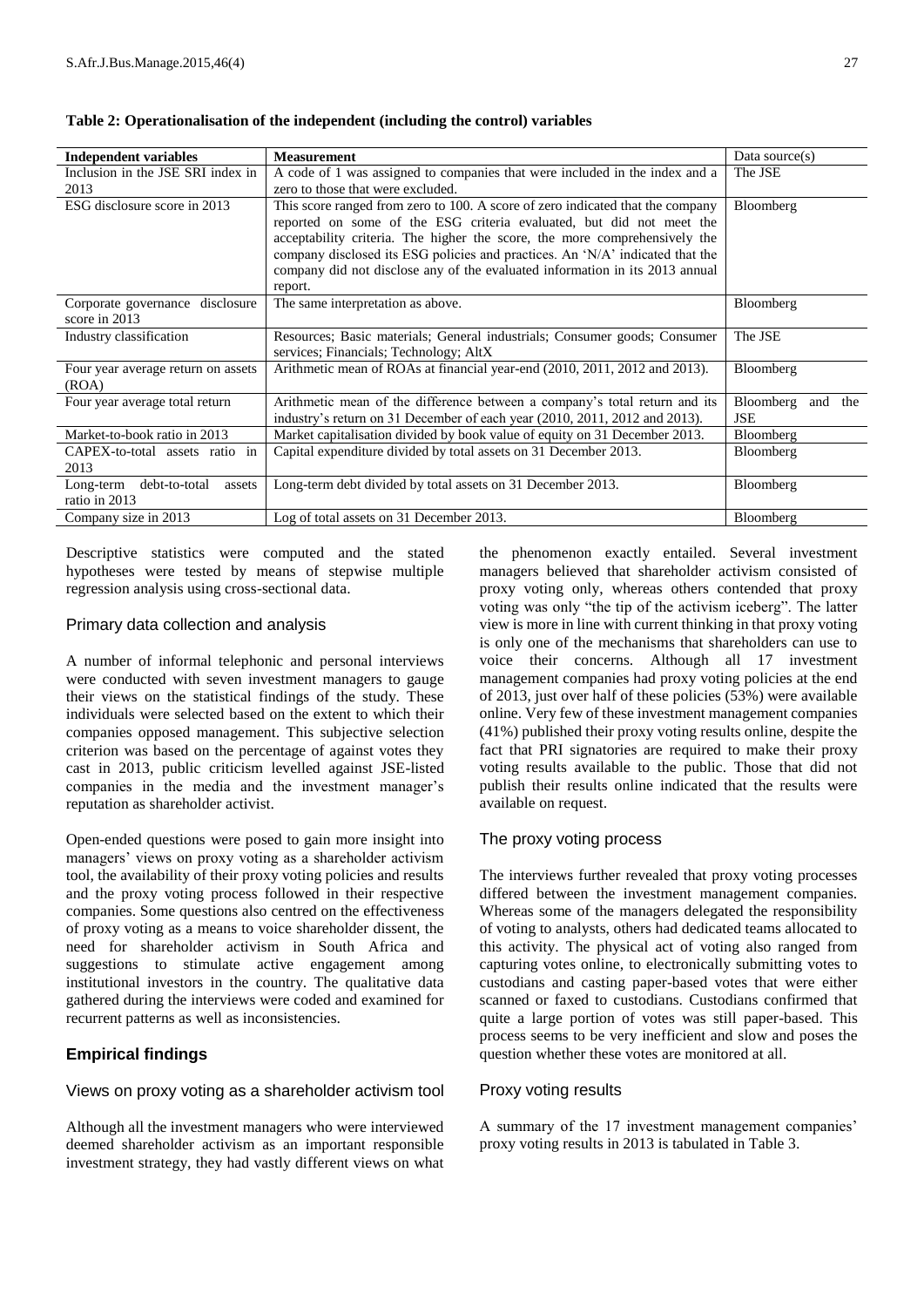|                                        | No of JSE-listed companies | Managers' votes           |      |         |              | 'Against' votes |
|----------------------------------------|----------------------------|---------------------------|------|---------|--------------|-----------------|
| <b>Investment management company</b>   | whose shares were voted on | Abstain<br><b>Against</b> |      | For     | <b>Total</b> | as % of total   |
| Abax Investments                       | 8                          | $\Omega$                  | 12   | 139     | 151          | 7.9             |
| Afena Capital                          | 40                         | $\overline{4}$            | 69   | 855     | 928          | 7.4             |
| Allan Gray                             | 77                         | 37                        | 90   | 1 1 7 9 | 1 306        | 6.9             |
| Cadiz Asset Management                 | 25                         | $\theta$                  | 48   | 470     | 518          | 9.3             |
| <b>Coronation Fund Managers</b>        | 339                        | $\overline{4}$            | 125  | 5278    | 5 4 0 7      | 2.3             |
| <b>Element Investment Managers</b>     | 46                         | 22                        | 161  | 631     | 814          | 19.8            |
| Foord Asset Management                 | 6                          | $\theta$                  | 21   | 54      | 75           | 28.0            |
| <b>Futuregrowth Asset Management</b>   | 5                          |                           |      | 62      | 64           | 1.6             |
| <b>Investec Asset Management</b>       | 57                         | 22                        | 42   | 993     | 1 0 5 7      | 4.0             |
| Kagiso Asset Management                | 37                         | 15                        | 82   | 606     | 703          | 11.7            |
| Old Mutual Investment Group (SA)       | 146                        | 427                       | 135  | 2 1 4 4 | 2 7 0 6      | 5.0             |
| <b>Public Investment Corporation</b>   | 91                         | 4                         | 150  | 2 2 0 6 | 2 3 6 0      | 6.4             |
| <b>Prescient Investment Management</b> | 78                         | $\Omega$                  | 104  | 1495    | 1599         | 6.5             |
| <b>Prudential Portfolio Managers</b>   | 50                         | $\theta$                  | 67   | 572     | 639          | 10.5            |
| Stanlib                                | 123                        | $\overline{2}$            | 17   | 2 2 5 2 | 2 2 7 1      | 0.7             |
| <b>Taquanta Asset Managers</b>         | 133                        | $\overline{2}$            | 192  | 2 2 4 3 | 2437         | 7.9             |
| Vunani Fund Management                 | 116                        | 21                        | 294  | 1 1 6 0 | 1475         | 19.9            |
| <b>Total</b>                           |                            | 561                       | 1610 | 22 3 39 | 24 510       |                 |
| Total as % of all votes                |                            | 2.3                       | 6.6  | 91.1    | 100.0        |                 |

#### **Table 3: Proxy voting results**

An inspection of Table 3 shows that only 6.6 per cent of votes were against the resolutions tabled by JSE-listed companies. The investment managers interviewed attributed the low percentage of 'against' votes to successful private negotiations that took place with investee companies before their AGMs. As most of the investment managers' concerns had been adequately resolved before tabling, they voted in

favour of the majority of proposals. Several of the investment managers emphasised that the low percentage of 'against' votes should not be interpreted as inactivity on their part, but that it was rather the result of proxy voting being "the last link in the engagement chain".

#### **Table 4: Corporate governance-oriented resolutions attracting 'against' votes**

| <b>Resolution</b>                                                               | $\mathbf n$    | % of all 'against' votes $(N = 1 610)$ |
|---------------------------------------------------------------------------------|----------------|----------------------------------------|
| Approving the company's remuneration policy                                     | 231            | 14.3                                   |
| Re-electing a director                                                          | 188            | 11.7                                   |
| Placing authorised, but unissued ordinary shares under directors' control       | 184            | 11.4                                   |
| Electing / re-electing audit committee member(s) <sup>(b)</sup>                 | 107            | 6.6                                    |
| Approving non-executive directors' remuneration / fees <sup>(a)</sup>           | 97             | 6.0                                    |
| Approving / amending the share incentive plan <sup>(c)</sup>                    | 27             | 1.7                                    |
| Adopting a new memorandum of incorporation                                      | 26             | 1.6                                    |
| Other <sup>(d)</sup>                                                            | 21             | 1.3                                    |
| Placing authorised, but unissued linked units under directors' control          | 16             | 1.0                                    |
| Amending the existing memorandum of incorporation                               | 15             | 0.9                                    |
| Changing the notice period for general meetings                                 | 11             | 0.7                                    |
| Appointing / re-appointing independent external auditors                        | 10             | 0.6                                    |
| Placing authorised, but unissued preference shares under directors' control     | 9              | 0.6                                    |
| Approving the chairperson's remuneration / fees <sup>(e)</sup>                  | 8              | 0.5                                    |
| Approving a share option plan for employees and managers                        | $\overline{7}$ | 0.4                                    |
| Increasing the authorised ordinary share capital of the company                 | 5              | 0.3                                    |
| Implementing resolutions passed at the annual general meeting                   | 5              | 0.3                                    |
| Approving / adopting / amending the long-term incentive plan                    | 4              | 0.2                                    |
| Making donations to political organisations and incurring political expenditure | 3              | 0.2                                    |
| Approving amendments to the unit purchase trust scheme                          | 3              | 0.2                                    |
| Electing a chairperson $(e)$                                                    | $\overline{2}$ | 0.1                                    |
| Receiving, considering and adopting the company's annual financial statements   | $\overline{2}$ | 0.1                                    |

(a) In some cases, reference was only made to the remuneration of directors in general and not non-executive directors specifically.<br>
In some cases, reference was made to the Audit Committee, whereas others referred to th

In some cases, reference was made to the Audit Committee, whereas others referred to the Audit, Risk and Compliance Committee or the Audit and Risk Committee or the Audit and Compliance Committee.

(c) In some cases, the share incentive plan was called a share option plan or a share plan. It was not always specified whether the plan was a long-term incentive plan.

(d) 'Other' resolutions included matters such as considering the social and ethics report and approving a scheme of arrangement.

(e) Not all resolutions specified whether the chairperson was an executive or non-executive chairperson. As a result, no distinction was made to categorise these resolutions.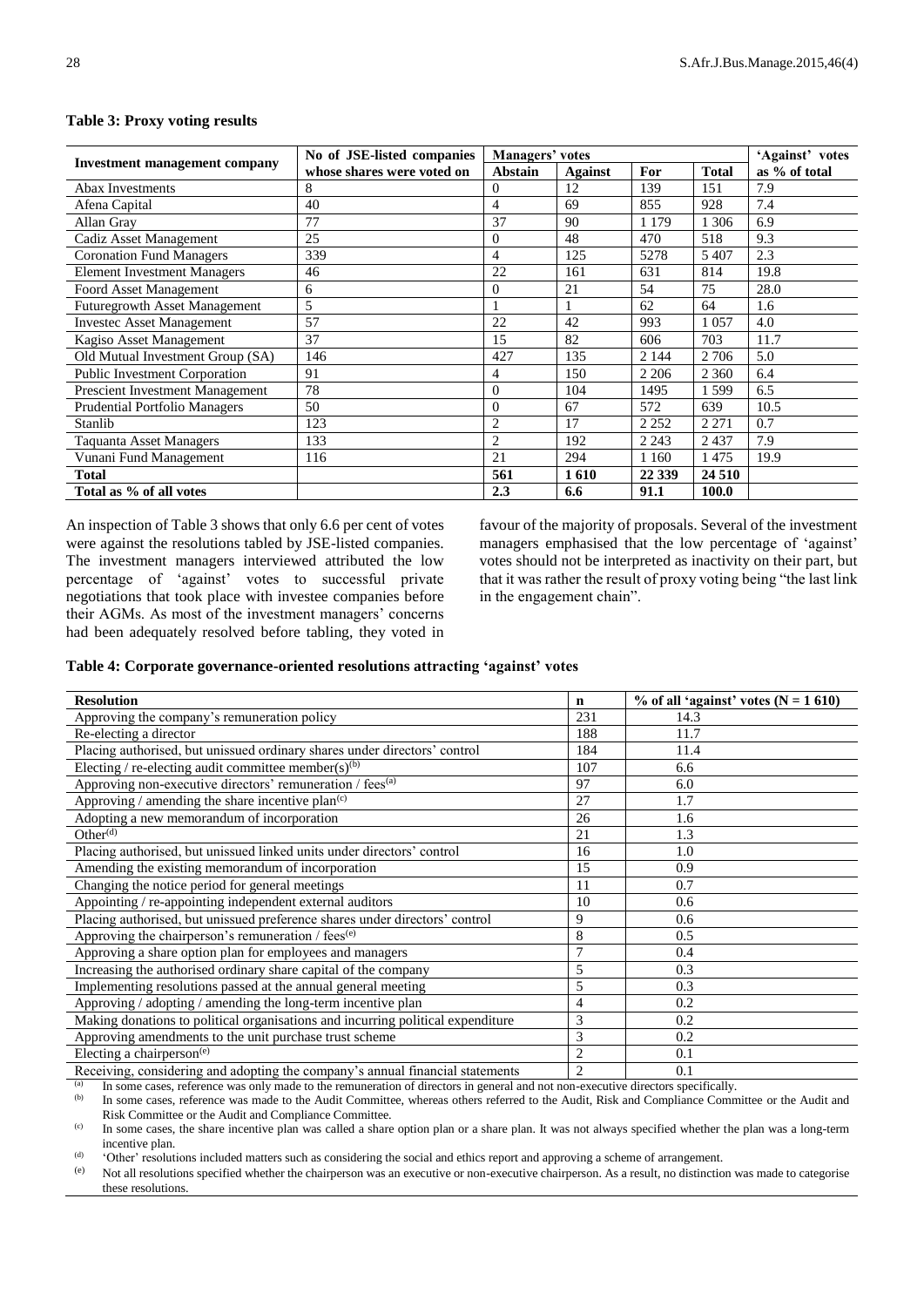#### The nature of 'against' votes

Given the well-developed corporate governance framework that exists in South Africa (Boshoff & Schulshenk, 2014: 3), it came as no surprise that most of the 'against' votes focused on governance considerations (see Table 4). No resolutions about environmental or social considerations provoked 'against' votes in this sample.

The corporate governance resolution that attracted the most opposition was that of approving the remuneration policies of investee companies. At present, this vote remains a nonbinding, advisory vote. The *status quo* implies that remuneration committees do not have to change their remuneration policies even if more than 50 per cent of shareholders are opposed to it. This finding may be reflective of what Van Niekerk (2014) called a "mounting fury against the perceived exuberance of executive pay" in South Africa.

Although the endorsement of a company's remuneration policy is non-binding, research by Ernst & Young in 2013 revealed that a large number of 'against' votes is a clear sign of shareholder discontent (Remuneration governance in South Africa - 2013 survey results, 2013). A third of the remuneration committees that participated in the Ernst & Young study viewed an 'against' vote of 30 per cent or more

Other corporate governance-oriented resolutions that attracted some opposition in 2013 involved the election and re-election of directors, particularly those serving on audit committees. Reasons for opposing these appointments included the lack of the independence of directors, and socalled 'over-boardedness' - a term describing directors who serve on several boards concurrently. Research in the US shows that shareholder activists have been quite effective in blocking the appointment of certain directors by 'just vote no' campaigns (Del Guercio, Seery & Woidtke, 2008).

Table 5 illustrates that the majority of the financially-oriented resolutions that attracted opposition in 2013 centred on changes to the capital structures of investee companies, particularly in cases where managers sought approval to issue shares for incentive schemes. Shareholders in the US have voted against such proposals long before the current debate on appropriate executive remuneration (see for example Morgan & Poulsen, 2001; Wagner & Wagner, 1997).

|  |  |  |  |  | Table 5: Financially-oriented resolutions attracting 'against' votes |  |
|--|--|--|--|--|----------------------------------------------------------------------|--|
|  |  |  |  |  |                                                                      |  |

| <b>Resolution</b>                                                                                                                                                                                                              | $\mathbf n$ | $\%$ of all 'against' votes (N = 1 610) |
|--------------------------------------------------------------------------------------------------------------------------------------------------------------------------------------------------------------------------------|-------------|-----------------------------------------|
| Issuing ordinary shares for $cash(a)$                                                                                                                                                                                          | 156         | 9.7                                     |
| Issuing ordinary shares                                                                                                                                                                                                        | 119         | 7.4                                     |
| Repurchasing ordinary shares <sup>(b)</sup>                                                                                                                                                                                    | 98          | 6.1                                     |
| Providing financial assistance <sup>(c)</sup>                                                                                                                                                                                  | 89          | 5.5                                     |
| Not exerting pre-emption rights                                                                                                                                                                                                | 29          | 1.8                                     |
| Approving the issuing of shares to directors and/or prescribed officers under                                                                                                                                                  |             |                                         |
| the share incentive plan                                                                                                                                                                                                       | 17          | 1.1                                     |
| Issuing linked units for cash                                                                                                                                                                                                  | 16          | 1.0                                     |
| Issuing linked units                                                                                                                                                                                                           | 12          | 0.7                                     |
| Issuing ordinary shares for the purpose of share options                                                                                                                                                                       | 10          | 0.6                                     |
| Issuing preference shares                                                                                                                                                                                                      | 9           | 0.6                                     |
| Creating and issuing convertible debentures                                                                                                                                                                                    |             | 0.4                                     |
| Repurchasing linked units                                                                                                                                                                                                      | 4           | 0.2                                     |
| (a) There are that we articled as theretical thrown and are will accommodulate from the controlled that the distribution of the state of the state of the state of the state of the state of the state of the state of the sta |             |                                         |

(a) Four resolutions related to issuing shares, and to sell treasury shares, for cash were included in this category.<br>(b) No distinction was made between resolutions based on the percentage of shares to be repurchased.

No distinction was made between resolutions based on the percentage of shares to be repurchased.

(c) This category included resolutions involving financial assistance for directors, prescribed officers, employee share scheme beneficiaries and related or interrelated companies.

The two largest industries in South Africa, namely the financial and resources industries, attracted the most 'against' votes in 2013 (31.1% and 19.1% respectively).

# The impact of 'against' votes

A very small percentage of 'against' votes resulted in the rejection (2.7%) or the withdrawal (2.7%) of resolutions. This finding should, however, be interpreted with caution. Investment managers indicated that resolutions were often withdrawn as a result of successful private negotiations, or,

when it became apparent to management that the resolution would not be supported at the AGM.

# Characteristics of companies that attracted 'against' votes in 2013

As indicated earlier, six resolution categories were created to establish whether shareholder activists targeted companies with certain characteristics. The dependent variable for each resolution category was the percentage of voting asset managers who voted against a particular resolution. An initial analysis, which comprised a single-factor analysis of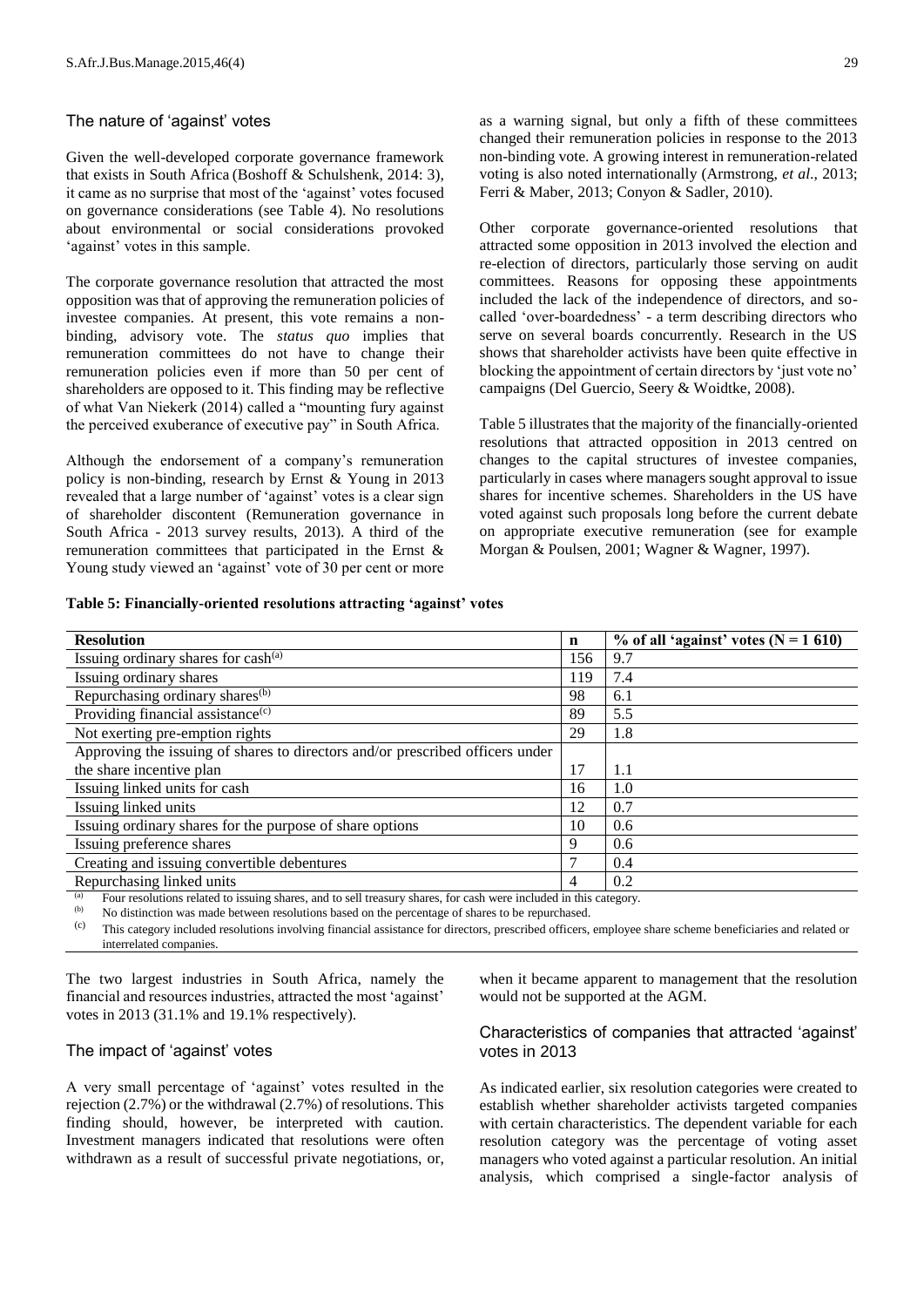variance, was undertaken to test whether the mean percentages of 'against' votes over the different JSE sectors were similar. No evidence was found of a significant JSE industry (sectoral) effect in the dependent variable in any of the response categories (at the five per cent level of significance). As such, no sectoral dummy variables were included in the explanatory model.

This analysis was followed by a multiple regression analysis utilising all independent and size-related control variables. The results yielded low overall explanatory power (determination coefficients) accompanied by numerous

insignificant estimated coefficients, potentially caused by multicollinearity. To address this problem, a stepwise regression approach was followed using a forward stepping algorithm allowing variables into the final equation only if significant at the five per cent level. All regression results were inspected for normally distributed error terms using cumulative probability plots combined with residual outlier rejection (beyond two standard deviations) where required. Table 6 contains a summary of the statistically significant relationships observed.

|                                                                                                 | in brackets)             | Significant regression coefficients (p-values are indicated |                                   |                      | N <sub>0</sub><br>of |                       |                         |  |
|-------------------------------------------------------------------------------------------------|--------------------------|-------------------------------------------------------------|-----------------------------------|----------------------|----------------------|-----------------------|-------------------------|--|
| <b>Resolution category</b>                                                                      | <b>Intercept</b>         | <b>SRI</b><br><b>JSE</b><br>index                           | <b>ESG</b><br>disclosure<br>score | Capex:TA<br>2013     | $\mathbb{R}^2$       | <b>Sample</b><br>size | observations<br>deleted |  |
| of<br>Electing and re-electing<br>directors <sup>(a)</sup>                                      | 23.2937                  | $-6.6723$<br>(0.0098)                                       |                                   |                      | 0.1309               | 50                    | $\overline{4}$          |  |
| Remuneration policy                                                                             | 21.5804                  |                                                             |                                   | 99.2818<br>(0.0116)  | 0.1306               | 48                    | $\overline{2}$          |  |
| Issuing<br>ordinary<br>shares,<br>preference shares or linked<br>units                          | 41.4545                  |                                                             | $-0.4656$<br>(0.0379)             | 124.7437<br>(0.0451) | 0.1823               | 35                    | $\theta$                |  |
| Placing<br>ordinary<br>shares.<br>preference shares or linked<br>units under directors' control | 38.3333                  | $-13.4443$<br>(0.0105)                                      |                                   |                      | 0.1777               | 36                    | 2                       |  |
| Fees and incentives <sup>(b)</sup>                                                              | No significant variables |                                                             |                                   |                      |                      |                       |                         |  |
| Repurchasing shares                                                                             | No significant variables |                                                             |                                   |                      |                      |                       |                         |  |

**Table 6: Statistically significant relationships** 

(a) This category consisted of resolutions that dealt with the election and re-election of directors, including the chairperson and directors serving on board committees.

(b) This category contained resolutions that dealt with the approval and/or amending of directors' fees and various executive incentive schemes.

The findings in Table 6 suggest that companies included in the JSE SRI index provoked significantly fewer 'against' votes on proposals to elect directors and to place shares or linked units under the control of directors compared to those companies that were excluded from this index in 2013. Companies with high ESG disclosure scores in 2013 also attracted less opposition when seeking approval to issue more shares or linked units. The empirical evidence thus provides support for Hypotheses  $H_1$  and  $H_2$  and goes a long way in promoting integrated reporting among JSE-listed companies. The findings also provide support for the growing demand for ESG reporting among responsible investors.

In contrast to the extant literature, no significant relationships were observed among any of the other independent variables, nor were there any significant differences found between industries.

Inspection of Table 6 further reveals that companies with high ratios of capital expenditure to total assets attracted more 'against' votes (on remuneration policies and the issuance of shares) in 2013 compared to those with low ratios. This implies that top managers cannot use (CAPEX) growth as a justification for higher salaries and bonuses. In a qualitative sense, the results support the results of Ng *et al*. (2009) in so

far as the equations suggest low explanatory power coupled with a substantive number of insignificant variables. Those results that are significant tend to confirm prior expectations in terms of the direction of causality. However, the firmperformance variables, specified as historical averages, could not achieve the significance of the time-specific values used by Ng *et al***.** (2009) in the context of panel data. No support could therefore be found for hypotheses  $H_3$  and  $H_5$  to  $H_7$ .

#### **Summary, conclusions and recommendations**

As elsewhere in the world, shareholder activism in South Africa is a valuable strategy available to responsible investors who want to monitor and influence corporate behaviour. By virtue of their size, institutional investors have a responsibility to encourage ethical and sustainable business practices. Although local institutional investors have a range of shareholder activism mechanisms at their disposal, most of them prefer to engage with investee companies behind closed doors. As in the UK, public forms of shareholder activism might be seen as too aggressive and counterproductive.

Consistent with the results of Winfield (2011), differences were also noted in the current study in terms of the proxy voting procedures, policies and philosophies used by local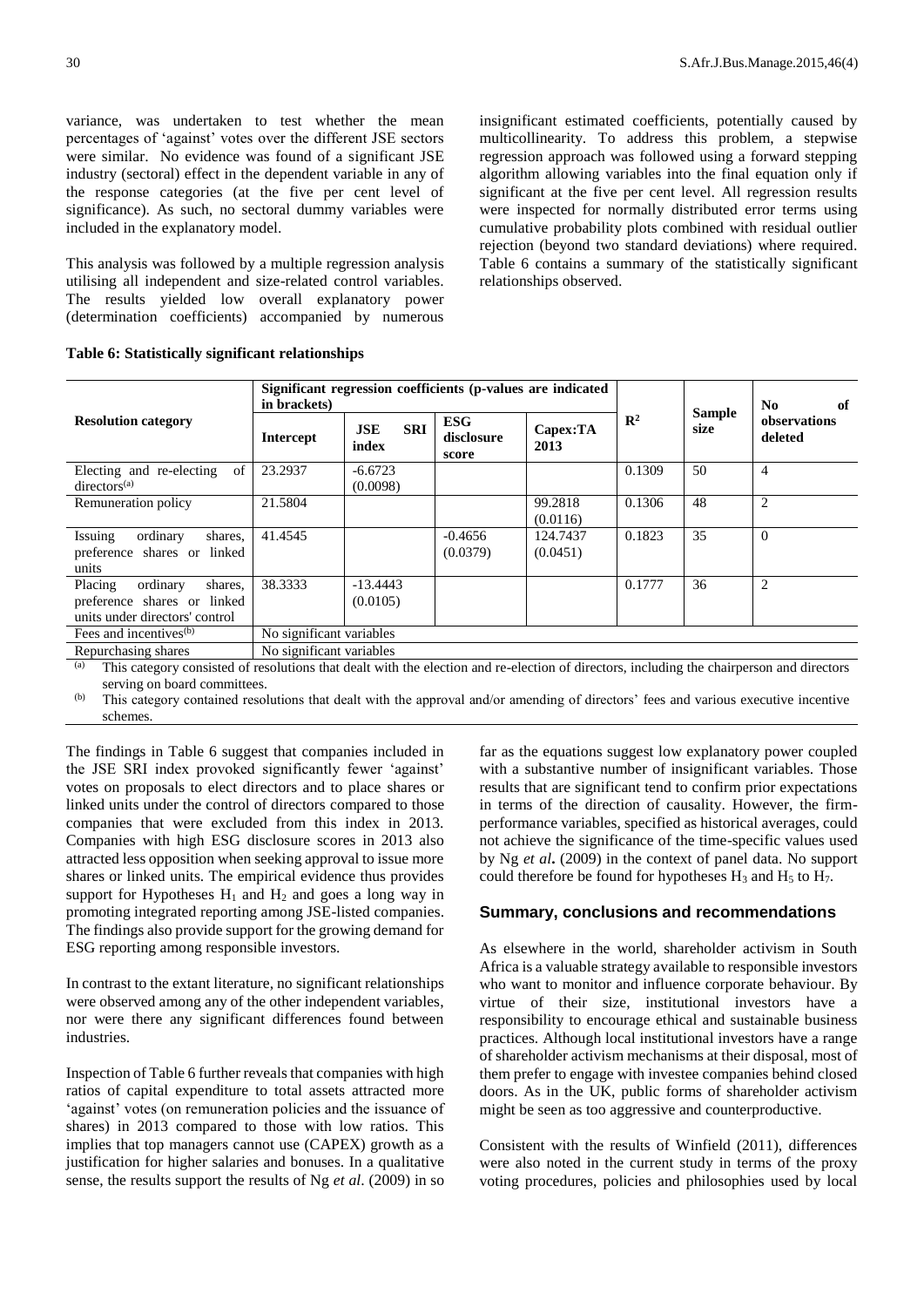investment management companies. Although all 17 investment management companies in the current study had proxy voting policies at the end of 2013, only half of them published their policies online. Even fewer published their voting results online. In the spirit of CRISA, local institutional investors are encouraged to increase public disclosure of their proxy voting policies and results. It is also suggested that they publically disclose some details on the issues they raised in private with investee companies. Enhanced disclosure will not only improve transparency and accountability, but it will also go a long way in restoring trust in the financial industry.

Investment managers in the sample attributed the low level of 'against' votes in 2013 to successful private negotiations with investee companies. Acceptable assurances by investee companies to transform their business policies and practices could also explain why some resolutions were withdrawn prior to being put to a vote. Investment managers' claims challenge the notion that local shareholders are 'absent landlords' (Greenblo, 2014b; Mathews & Hasenfuss, 2013; Barron, 2011; African Governance Report II 2009, 2009). More research is, however, required to verify this claim.

The empirical evidence suggests, as in the US and UK, South African shareholder activists are also beginning to take a more active interest in executive remuneration issues. A review of the international literature shows that remuneration-related activism has increased substantially after the 2008 global financial crisis (Bhagat & Romano, 2009; Palmon, Santoro & Strauss, 2009). Given that the vote to endorse a company's remuneration policy is non-binding, its effect is limited to signalling shareholder dissent. In the light of growing concerns about the wage gap in South Africa, it is recommended that the regulator investigate alternatives to the non-binding vote on remuneration (Crotty, 2014; Duncan, 2014). The regulator could change the non-binding vote to a binding vote as is the case in the UK, or introduce a 'two strikes' rule as in Australia (Delman, 2010).

Other resolutions, which attracted some opposition in 2013, centred on the election and re-election of directors, and changes to the capital structures of investee companies. The emphasis on corporate governance considerations, relative to environmental and social concerns, could be attributed to the world-class corporate governance framework that is in place in South Africa. It is, however, recommended that institutional investors devote more attention to environmental and social considerations as well.

In 2013, local shareholder activists targeted companies that were excluded from the JSE SRI index and those with poor ESG disclosure in a few categories. Companies that wish to avoid public shareholder hostility in future would thus do well by improving their non-financial reporting and appoint adequately qualified and experienced directors.

It is also recommended that more local shareholders, irrespective of their size, use the media to raise their concerns about unsustainable business practices. Valuable lessons can be learned from well-known individual shareholder activist

Theo Botha's endeavours in this regard (Steyn, 2011). In the UK, prominent investment managers also attribute their success as shareholder activists to using the media as an ally, and being transparent about their engagements.

Proxy voting procedures in South Africa seem to be inefficient as many investment management companies still conduct paper-based voting. A changeover to an electronic voting system is recommended.

It is expected that more shareholder activism will take place as local trustees begin to take an active interest in the phenomenon. In this study, it was found that a number of investment managers called on boards of trustees to invite them to discuss their engagement activities on a regular basis. It is foreseen that this kind of interaction will not only enhance transparency and accountability in the future, but will also lead to better long-term value creation for investors.

Although a few consulting companies (such as *ISS Proxy Voting* Services and Glass Lewis) already provide proxy voting advice to local institutional investors, more of these specialist services are necessary. It is further recommended that the Institute of Directors in Southern Africa consider designing a practical framework to enhance relationships with investors. The framework of the Australian Institute of Company Directors, for example, discusses the legal underpinnings governing the relationship between boards, shareholders and executives and provides guidance to institutional investors on creating effective communication strategies. Such a framework would, however, require local institutional investors to be exempt from collusion charges when collectively engaging with investee companies (Greenblo, 2014a).

Tertiary educators and training providers also have a responsibility to encourage responsible investment in South Africa. Not only should they create more awareness of responsible investment strategies among investment professionals, but they should also imbue decision-makers with the skills necessary for effective engagement. Finally, more research is required on the nature of private negotiations in South Africa. Particular attention should be given to the role of trade unions as shareholder activists.

In 2004, Finlay argued that responsible investment in South Africa was "a big boat that we're trying to row with little oars…and we've got a long way to go before we reach the harbour gates and high seas". Since then much has happened to shape the nature of responsible investment in the country (Viviers, 2014: 769). The findings of this study suggest that the tide might finally be turning in favour of greater responsible investment in South Africa, especially as far as shareholder activism is concerned.

#### **Acknowledgements**

The researchers would like to thank Ms Karlien de Bruin at Grayswan Investments, Ms Anika Berning and Mr Gerrit Marais for their valuable inputs in the study.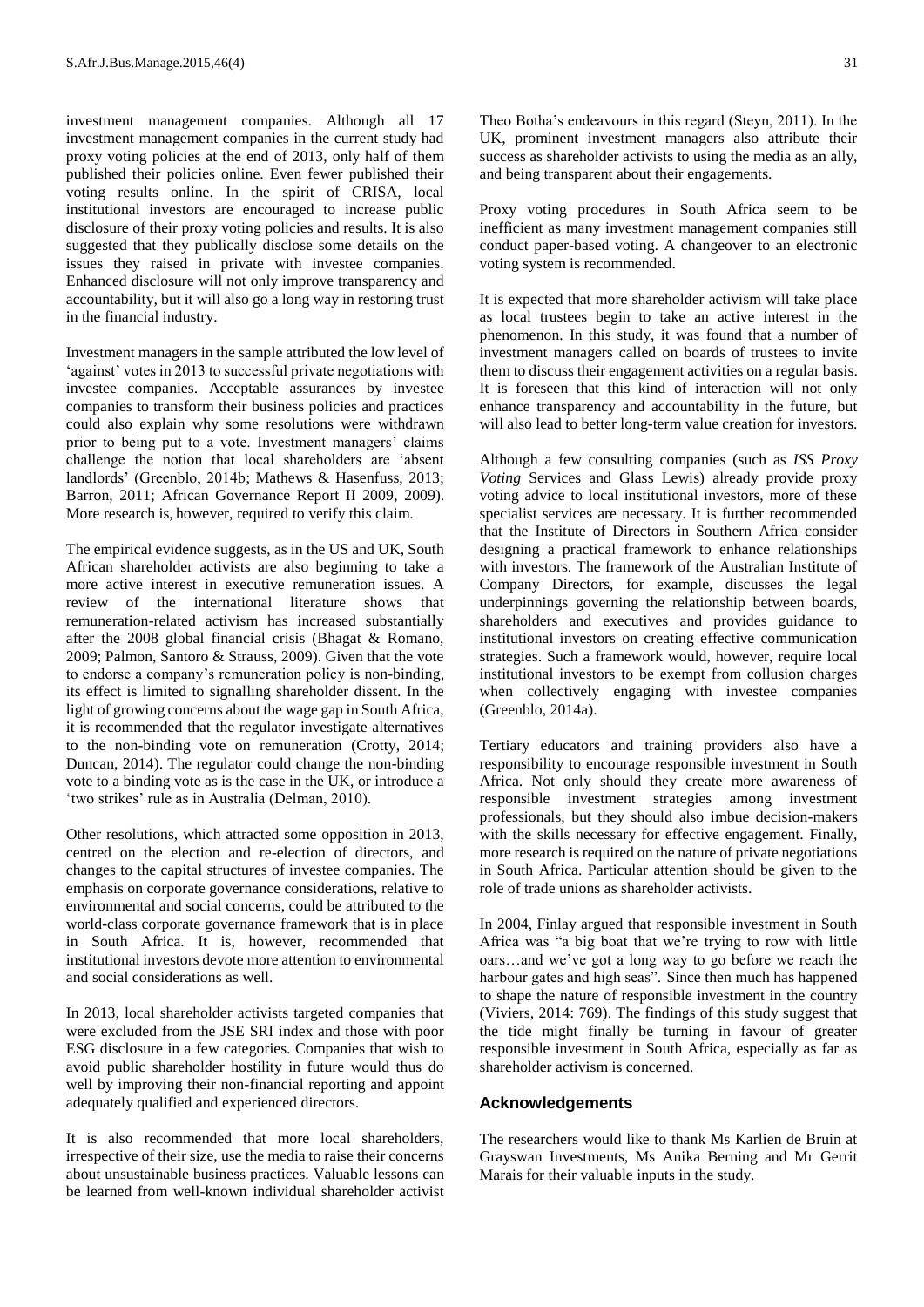#### **References**

[Admati,](http://rfs.oxfordjournals.org/search?author1=Anat+R.+Admati&sortspec=date&submit=Submit) A.R. & [Pfleiderer,](http://rfs.oxfordjournals.org/search?author1=Paul+Pfleiderer&sortspec=date&submit=Submit) P. 2009. 'The "Wall Street Walk" and shareholder activism: Exit as a form of voice', *The Review of Financial Studies*, **22**(7): 2645-2685.

African Governance Report II 2009. 2009. *United Nations Economic Commission for Africa*. [online] URL:http://www.uneca.org/sites/default/files/publications/agr2 english.pdf

Aggarwal, R., Saffi, P.A. & Sturgess, J. 2015. 'The role of institutional investors in voting: evidence from the securities lending market', *The Journal of Finance*, **LXX**(5): 2309-2345.

Armstrong, C.S., Gow, I.D. & Larcker, D.F. 2013. 'The efficacy of shareholder voting: evidence from equity compensation plans', *Journal of Accounting Research*, **51**(5): 909-950.

Barron, C. 2011. 'Roy McAlpine: A legend is getting off the bus', *Times Live*, 29 May, [online] URL:http://www.timeslive.co.za/business/2011/05/29/newsmakerroy-mcalpine-a-legend-is-getting-off-the-bus

Bauer, R., Moers, F. & Viehs, M. 2012. 'The determinants of withdrawn shareholder proposals', *Social Science Research Network*, [online] URL:http://ssrn.com/abstract=1885392

Becht, M., Franks, J., Mayer, C. & Rossi, S. 2010. 'Returns to shareholder activism: evidence from a clinical study of the Hermes UK Focus Fund', *The Review of Financial Studies,* **23**(3): 3093- 3129.

Bhagat, S. & Romano, R. 2009. 'Reforming executive remuneration and committing to the long-term', *Yale Journal on Regulation*, **26**(2): 359-372.

Boshoff, S. & Schulshenk, J. 2014. 'Responsible investment - are South Africa's investors committed?', *Trialogue*, [online] URL:http://www.trialogue.co.za/wp-content/uploads/2014/06/FA\_ Responsible-investment\_ final\_lr.pdf

Cheng, C.S.A., Huang, H.H., Li, Y. & Lobo, G. 2010. 'Institutional monitoring through shareholder litigation', *Journal of Financial Economics*, **95**: 356-383.

Chung, H. & Talaulicar, T. 2009. 'Forms and effects of shareholder activism', *Corporate Governance: An International Review*, **18**(4): 253-257.

Clark, G.L. & Hebb, T. 2004. 'Pension fund corporate engagement – the fifth stage of capitalism', *Industrial Relations*, **59**(1): 142-171.

Code for Responsible Investing in South Africa. 2011. *Association of Savings and Investments SA*, July, [online] URL:http://asisa.co.za/asisadocs/CRISA%20Code%202011Final.p df

Conyon, M. & Sadler, G. 2010. 'Shareholder voting and directors' pay report legislation: say on pay in the UK', *Corporate Governance: an International Review*, **18**(4): 296-312.

Crotty, A. 2014. 'JSE proposes raft of changes to AGM requirements', *Times Live*, 13 April, [online] URL:http://www.timeslive.co.za/Feeds/2014/04/13/jse-proposesraft-of-changes-to-agm-requirements

Curto, J.D. & Vital, C. 2014. 'Socially responsible investment: a comparison between the performance of sustainable and traditional stock indexes', *Journal of Reviews on Global Economics*, **3**: 349- 363.

De Bruin, K. 2014. Personal communication. Senior investment analyst. *Grayswan Investments*, Somerset West, South Africa.

Del Guercio, D., Seery, L. & Woidtke, T. 2008. 'Do boards pay attention when institutional investor activists "just vote no"?', *Journal of Financial Economics*, **90**: 84-103.

Delman, J.R. 2010. 'Structuring say-on-pay: A comparative look at global variations in shareholder voting on executive compensation', *Columbia Business Law Review,* **2**: 583-621.

Duncan, J. 2014. 'Country's shareholders need greater say on executive pay', *Business Day*, 22 July, [online] URL:http://www.bdlive.co.za/opinion/2014/07/22/countrysshareholders-need-greater-say-on-executive-pay

European SRI study 2014. 2014. *EuroSIF*, [online] URL:http://www.eurosif.org/wp-content/uploads/2014/09/Eurosif-SRI-Study-20142.pdf

Ferri, F. & Maber, D.A. 2013. 'Say on pay votes and CEO compensation: Evidence from the UK', *Review of Financial Studies*, **17**(2): 527-563.

Finlay, A. 2004. 'Investing in social responsibility', *South Africa.Info*, 20 August, [online] URL:http://www.southafrica. info/doing\_business/economy/development/socialindex.htm

Gillan, S.L. & Starks, L.T. 2000. 'Corporate governance proposals and shareholder activism: the role of institutional investors', *Journal of Financial Economics*, **57**: 275-305.

Gillan, S.L. & Starks, L.T. 2007. 'The evolution of shareholder activism in the United States', *Journal of Applied Corporate Finance*, **19**(1): 55-73.

Greenblo, A. 2014a. 'The need for shareholder activism in retirement funds', *Moneyweb*, 18 September, [online] URL:http://www.moneyweb.co.za/moneyweb-soapbox/the-needfor-shareholder-activism-in-retirement-fu

Greenblo, A. 2014b. 'JSE companies' boards to be targeted', Moneyweb, 28 November, [online] *Moneyweb*, 28 November, URL:http://www.moneyweb.co.za/moneyweb-corporategovernance/jse-companies-boards-to-be-targeted

Hadani, M., Goranova, M. & Khan, R. 2011. 'Institutional investors, shareholder activism and earnings management', *Journal of Business Research*, **64**(12): 1352-1360.

Ho, M. 2013. 'The social construction perspective on ESG issues in SRI indices', *Journal of Sustainable Finance and Investment*, **3**(4): 360-373.

Judge, W.Q., Guar, A., & Muller-Kahle, M.I. 2010. 'Antecedents of shareholder activism in target firms: evidence from a multi-country study', *Corporate Governance: an International Review*, **18**(4): 258-273.

Kaempfer, W.H., Lehman, J.A. & Lowenberg, A.D. 2009. 'Divestment, investment sanctions, and disinvestment: an evaluation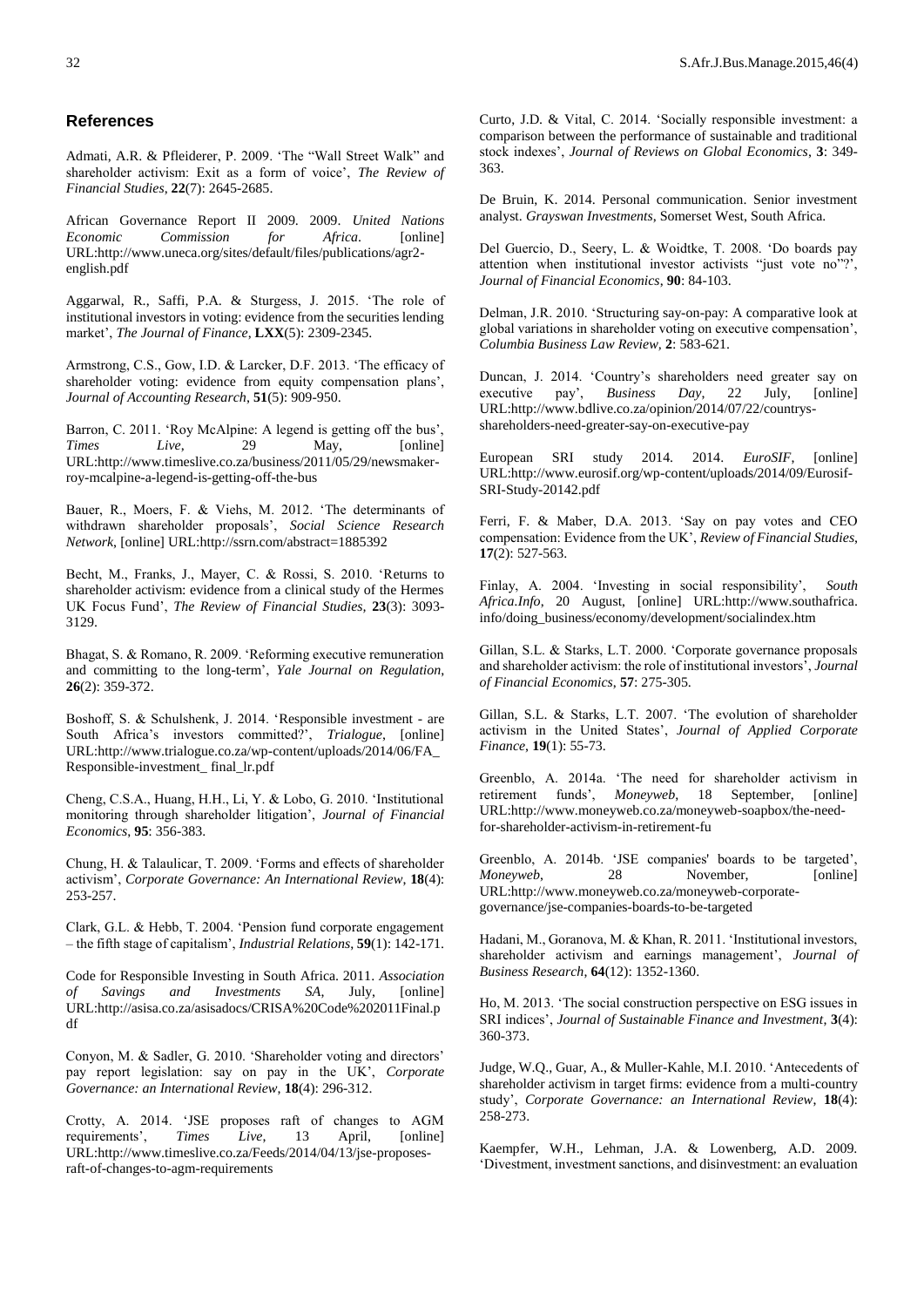of anti-apartheid policy instruments', *International Organization*, **41**(3): 457-473.

Karpoff, J.M., Malatesta, P.H. & Walkling, R.A. 1996. 'Corporate governance and shareholder initiatives: empirical evidence', *Journal of Financial Economics*, **42**: 365-395.

Kolk, S. 2008. 'Sustainability, accountability and corporate governance: exploring multinationals' reporting practices', *Business Strategy and the Environment*, **17**(1): 1-15.

Lantz, J-S., Montandrau, S. & Sahut, J-M. 2010. 'Activism of institutional investors, corporate governance alerts and financial performance', *International Journal of Business*, **15**(2): 221-240.

Lee, M-D.P. & Lounsbury, M. 2011. 'Domesticating radical rant and rage: an exploration of the consequences of environmental shareholder resolutions on corporate environmental performance', *Business & Society*, **50**(1): 155-188.

Lekhesa, M.W. 2009. *Shareholder activism: The birth of a new phenomenon in South African corporate law*. Unpublished Master's thesis. University of the Free State, Bloemfontein.

Mathews, C. & Hasenfuss, M. 2013. 'Money talks', *Financial Mail*, 23 May, [online] URL:http://www.fm.co.za/business/money/ 2013/05/23/money-talks

Matthews, M. (Ed). 2014. *The Trialogue 2014 CSI Handbook*. 2014. 17th Edition. Trialogue: Johannesburg.

Matvos, G. & Ostrovsky, M. 2010. 'Heterogeneity and peer effects in mutual fund proxy voting', *Journal of Financial Economics*, **98**(1):90–112.

Maubane, P., Prinsloo, A. & Van Rooyen, N. 2014. 'Sustainability reporting patterns of companies listed on the Johannesburg Stock Exchange', *Public Relations Review*, **40**: 153-160.

Morgan, A., Poulsen, A., Wolf, J. & Yang, T. 2011. 'Mutual funds as monitors: evidence from mutual fund voting', *Journal of Corporate Finance*, **17**(4): 914-928.

Morgan, A.G. & Poulsen, A.B. 2001. Linking pay to performance compensation proposals in the S&P 500. *Journal of Financial Economics*, **62**(3): 489-523.

Ng, L., Wang, Q. & Zaiats, N. 2009. 'Firm performance and mutual fund voting', *Journal of Banking and Finance*, **33**(12): 2207-2217.

Nordén, L. & Strand, T. 2011. 'Shareholder activism among portfolio managers: rational decision or 15 minutes of fame?', *Journal of Management Governance,* **15**: 375-391.

Palmon, D., Santoro, M.A. & Strauss, R. 2009. 'Pay now, lose later: the role of bonuses and non-equity incentives in the financial meltdown of 2007-2009', *The Open Ethics Journal*, **3**: 76-80.

Poulsen, T., Strand, T. & Thomsen, S. 2010. 'Voting power and shareholder activism: as study of Swedish shareholder meetings', *Corporate Governance: An International Review*, **18**(4): 329-343.

Proffitt, W.T. (Jr) & Spicer, A. 2006. 'Shaping the shareholder activism agenda: institutional investors and global social issues', *Strategic Organisation*, **4**(2): 165-190.

Rademeyer, C. & Holtzhausen, J. 2004. 'King II, corporate governance and shareholder activism', *South African Law Journal*, **120**(4): 767-775.

Rehbein, K., Waddock, S. & Graves, S.B. 2006. 'Understanding shareholder activism: which corporations are targeted?', *Business and Society*, **43**(3): 239-267.

Remuneration governance in South Africa - 2013 survey results. 2013. *Ernest & Young*, [online] URL:http://www.ey.com/ Publication/vwLUAssets/Remuneration\_Governance\_in\_South\_Af rica/\$FILE/EY%202103%20Survey%20Remuneration%20Govern ance.pdf

Responsible investment research – CRISA disclosure by institutional investors and their service providers. 2013. *CRISA Committee and E&Y*, [online] URL:https://c.ymcdn.com/ sites/iodsa.site-ym.com/resource/collection/951D7741-44CB-4119-A107-1F502A9A6C96/7478\_IoDSA\_CRISA\_Research\_ Design\_Digital\_Version.pdf

Silverman, G. & Duncan, J. 2014. 'Responsible investment – are South Africa's investors committed?', *EY Trialogue Sustainability Forum*, 28 August.

Sjöstrom, E. 2008. 'Shareholder activism for corporate social responsibility', *Sustainable Development*, **16**(3): 141-154.

Sparks, R. & Cowton, C.J. 2004. 'The maturing of socially responsible investment: a review of the developing link with corporate social responsibility', *Journal of Business Ethics*, **52**(1): 45-57.

Steyn, L. 2011. 'Theo Botha - the shareholder activist', *Mail & Guardian*, 13 May, [online] URL:http://mg.co.za/article/2011-05- 13-theo-botha-the-shareholder-activist

Thomas, R.S. & Cotter, J.F. 2007. 'Shareholder proposals in the new millennium: shareholder support, board response, and market reaction', *Journal of Corporate Finance*, **13**(2-3): 368-391.

Van Niekerk, R. 2014. 'Mind the (wage) gap', *Moneyweb*, 21 May, [online] URL:http://www.moneyweb.co.za/moneyweb-southafrica/mind-the-wage-gap

Veitch, M. C. 1995. *The role of institutional investors towards critical issues of corporate governance in South Africa*. Unpublished MBA thesis. University of Stellenbosch Business School, Stellenbosch.

Viviers, S. 2014. '21 years of responsible investing in South Africa: key investment strategies and criteria', *Journal of Economic and Financial Sciences*, **7**(3): 737-771.

Wagner, R.H. & Wagner, C.G. 1997. 'Recent developments in executive, director, and employee stock compensation plans: new concerns for corporate directors', *Stanford Journal of Law, Business & Finance,* **3**(1): 5-25.

Wen, S. 2009. 'Institutional investor activism on socially responsible investment: effect and expectations', *Business Ethics: A European Revie*w, **18**(3): 308-333.

Willard T., Carleton, W.T., Nelson, J.M. & Weisbach, M.S. 2002. 'The influence of institutions on corporate governance through private negotiations: evidence from TIAA-CREF', *The Journal of Finance*, **53**(4): 1335-1362.